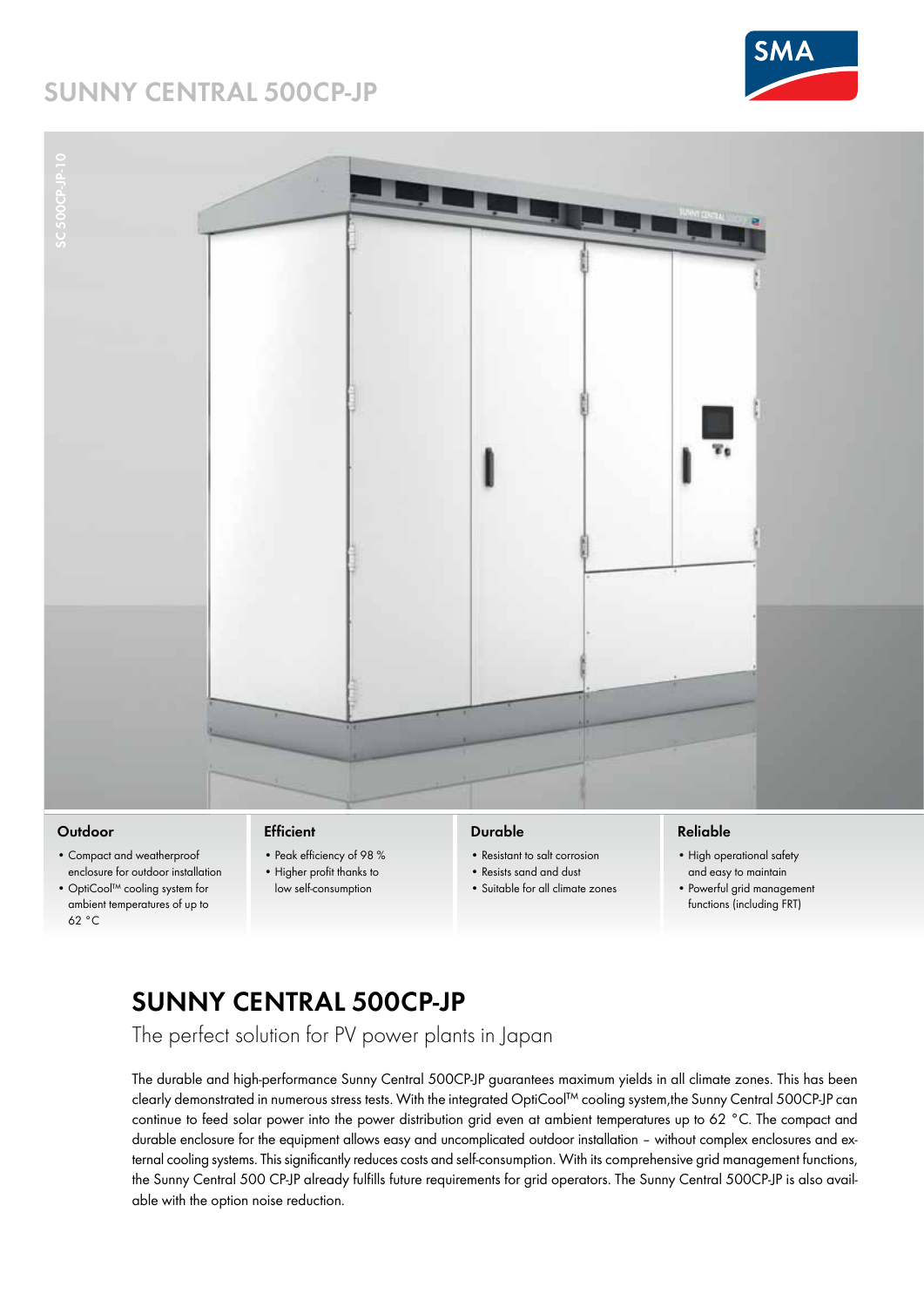## **SUNNY CENTRAL 500CP-JP WITH OPTION NOISE REDUCTION**

| <b>Technical data</b>                                                                           | <b>Sunny Central 500CP-JP</b>                                                                                                                                                                                          |
|-------------------------------------------------------------------------------------------------|------------------------------------------------------------------------------------------------------------------------------------------------------------------------------------------------------------------------|
| Input (DC)                                                                                      |                                                                                                                                                                                                                        |
| Max. DC power ( $@$ cos $\varphi = 1$ )                                                         | 511 kW                                                                                                                                                                                                                 |
| Max. input voltage                                                                              | 600 V                                                                                                                                                                                                                  |
| MPP voltage range (50 Hz) / MPP voltage range (60 Hz)                                           | 332 V - 600 V <sup>1</sup> / 332 V - 600 V <sup>1</sup>                                                                                                                                                                |
| DC voltage range (50 Hz) / DC voltage range (60 Hz)                                             | 311 V - 600 V / 321 V - 600 V                                                                                                                                                                                          |
| Rated input voltage                                                                             | 365 V                                                                                                                                                                                                                  |
| Max. input current                                                                              | 1400 A                                                                                                                                                                                                                 |
| Max. DC short-circuit current                                                                   | 2500 A                                                                                                                                                                                                                 |
| $V_{\text{MPPmin}}$ at $I_{\text{MPP}} < I_{\text{DCmax}}$                                      | 311 V (50 Hz) / 321 V (60 Hz)                                                                                                                                                                                          |
| Number of independent MPP inputs                                                                |                                                                                                                                                                                                                        |
| Number of DC inputs                                                                             | 9                                                                                                                                                                                                                      |
| Output (AC)                                                                                     |                                                                                                                                                                                                                        |
| Rated power (@ 25°C) / Nominal AC power (@ 50°C)                                                | 500 kVA / 341 kVA                                                                                                                                                                                                      |
| AC nominal voltage / range                                                                      | 205 V / 185 V - 235 V                                                                                                                                                                                                  |
| AC frequency / range                                                                            | 50 Hz, 60 Hz / 47 Hz  63 Hz                                                                                                                                                                                            |
| Rated frequency / rated grid voltage                                                            | 50 Hz / 205 V                                                                                                                                                                                                          |
| Max. output current                                                                             | 1411 A                                                                                                                                                                                                                 |
| Max. THD                                                                                        | $< 3 \%$                                                                                                                                                                                                               |
| Power factor at rated power/adjustable shift factor                                             | $1/0.9$ leading - 0.9 lagging                                                                                                                                                                                          |
| Feed-in phases / connection phases                                                              | 3/3                                                                                                                                                                                                                    |
| Efficiency <sup>2</sup>                                                                         |                                                                                                                                                                                                                        |
| Max. efficiency / European weighted efficiency / CEC efficiency                                 | 98.0%/97.6%/97.5%                                                                                                                                                                                                      |
| <b>Protective devices</b>                                                                       |                                                                                                                                                                                                                        |
| Input-side disconnection device                                                                 | Motor-driven DC switch disconnector                                                                                                                                                                                    |
| Output-side disconnection device                                                                | AC circuit breaker                                                                                                                                                                                                     |
| DC overvoltage protection                                                                       | Type I surge arrester                                                                                                                                                                                                  |
| Lightning protection (according to IEC 62305-1)                                                 | Lightning protection level III                                                                                                                                                                                         |
| Grid monitoring                                                                                 |                                                                                                                                                                                                                        |
| Stand-alone grid detection                                                                      | active, passive                                                                                                                                                                                                        |
| Ground-fault monitoring/remote-controlled ground-fault monitoring                               | 0/0                                                                                                                                                                                                                    |
| <b>Insulation Monitoring</b>                                                                    | $\circ$                                                                                                                                                                                                                |
| Surge arrester for communication interface/string current monitoring                            | 0/0                                                                                                                                                                                                                    |
| Surge arrester for auxiliary supply                                                             | Type I and type II surge arrester                                                                                                                                                                                      |
| Protection class (according to IEC 62103) / overvoltage category (according to IEC 60664-1)     | 1/11                                                                                                                                                                                                                   |
| General data                                                                                    |                                                                                                                                                                                                                        |
| Dimensions $(W / H / D)$                                                                        | 2562 / 2272 / 1210 mm                                                                                                                                                                                                  |
| Weight                                                                                          | 1822 kg                                                                                                                                                                                                                |
| Operating temperature range                                                                     | $-25^{\circ}$ C  +62 $^{\circ}$ C                                                                                                                                                                                      |
| Noise emission <sup>3</sup>                                                                     | 53 db(A)                                                                                                                                                                                                               |
| Max. self-consumption (operation) <sup>4</sup> / consumption (night)                            | 1950 W / < 100 W                                                                                                                                                                                                       |
| External auxiliary supply voltage                                                               | 230 / 400 V (3/N/PE)                                                                                                                                                                                                   |
| Cooling concept                                                                                 | Opticool                                                                                                                                                                                                               |
| Degree of protection: electronics / connection area (according to IEC 60529 / to IEC 60721-3-4) | IP54 / IP43 / 4C2, 4S2                                                                                                                                                                                                 |
| Application                                                                                     | In unprotected outdoor environments                                                                                                                                                                                    |
| Max. permissible value for relative humidity (non-condensing)                                   | 15%  95%                                                                                                                                                                                                               |
| Max. operating altitude above MSL                                                               | 2000 m                                                                                                                                                                                                                 |
| Fresh-air consumption                                                                           | 3000 $m^3/h$                                                                                                                                                                                                           |
| Features                                                                                        |                                                                                                                                                                                                                        |
| DC connection / AC connection                                                                   | Ring terminal lug / Ring terminal lug                                                                                                                                                                                  |
| Display                                                                                         | HMI touchscreen                                                                                                                                                                                                        |
| Communication protocols                                                                         | Ethernet (optical fiber optional), Modbus                                                                                                                                                                              |
| DC current monitoring (Zone monitoring / String monitoring)                                     | $\circ$ / $\circ$                                                                                                                                                                                                      |
| Color enclosure, door, base, roof, silencer                                                     | RAL 9016 / 9016 / 7004 / 7004 / 7035                                                                                                                                                                                   |
| Configurable grid management functions                                                          | Power reduction, reactive power setpoint, dynamic grid support (e.g. FRT)                                                                                                                                              |
| Certificates and approvals (additional on request)                                              | EN 61000-6-2, EN 61000-6-4, CE-conformity, Renewable Energy Source<br>Act-compliant, BDEW-MSRL / JETGR0002-1-2.0 (2011) / JETGR0003-1-2.0<br>(2011) <sup>5</sup> Arrêté du 23/04/08, R.D. 1663 / 2000, R.D. 661 / 2007 |
| $\bullet$ Standard feature $\circ$ Optional feature - Not available                             |                                                                                                                                                                                                                        |
| Type designation                                                                                | SC 500CP-10-JP                                                                                                                                                                                                         |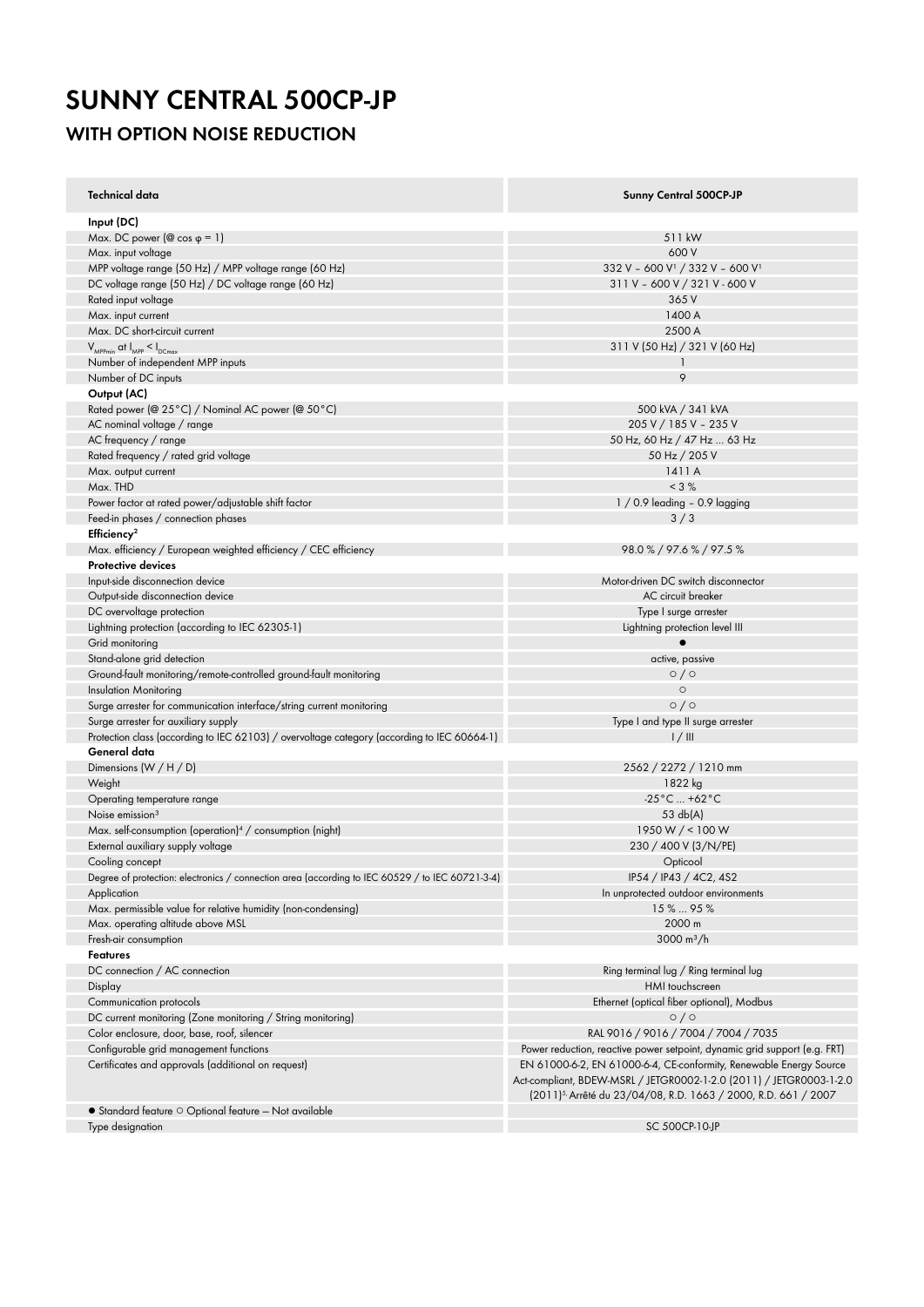# **SUNNY CENTRAL 500CP-JP**

| Technical data                                                                                  | <b>Sunny Central 500CP-JP</b>                                              |
|-------------------------------------------------------------------------------------------------|----------------------------------------------------------------------------|
| Input (DC)                                                                                      |                                                                            |
| Max. DC power ( $\circledcirc$ cos $\circledcirc$ = 1)                                          | 511 kW                                                                     |
| Max. input voltage                                                                              | 600 V                                                                      |
| MPP voltage range (50 Hz) / MPP voltage range (60 Hz)                                           | 332 V - 600 V <sup>1</sup> / 332 V - 600 V <sup>1</sup>                    |
| DC voltage range (50 Hz) / DC voltage range (60 Hz)                                             | 311 V - 600 V / 321 V - 600 V                                              |
| Rated input voltage                                                                             | 365 V                                                                      |
| Max. input current                                                                              | 1400 A                                                                     |
| Max. DC short-circuit current                                                                   | 2500 A                                                                     |
| $V_{\text{MPPmin}}$ at $I_{\text{MPP}} < I_{\text{DCmax}}$                                      | 311 V (50 Hz) / 321 V (60 Hz)                                              |
| Number of independent MPP inputs                                                                | 1                                                                          |
| Number of DC inputs                                                                             | 9                                                                          |
| Output (AC)                                                                                     |                                                                            |
| Rated power (@ 25°C) / Nominal AC power (@ 50°C)                                                | 500 kVA / 455 kVA                                                          |
| AC nominal voltage / range                                                                      | 205 V / 185 V - 235 V                                                      |
| AC frequency / range                                                                            | 50 Hz, 60 Hz / 47 Hz  63 Hz                                                |
| Rated frequency / rated grid voltage                                                            | 50 Hz / 205 V                                                              |
| Max. output current                                                                             | 1411 A                                                                     |
| Max. THD                                                                                        | $< 3 \%$                                                                   |
| Power factor at rated power/adjustable shift factor                                             | $1/0.9$ leading - 0.9 lagging                                              |
| Feed-in phases / connection phases                                                              | 3/3                                                                        |
|                                                                                                 |                                                                            |
| Efficiency <sup>2</sup>                                                                         |                                                                            |
| Max. efficiency / European weighted efficiency / CEC efficiency                                 | 98.0 % / 97.7 % / 97.4 %                                                   |
| <b>Protective devices</b>                                                                       |                                                                            |
| Input-side disconnection device                                                                 | Motor-driven DC switch disconnector                                        |
| Output-side disconnection device                                                                | AC circuit breaker                                                         |
| DC overvoltage protection                                                                       | Type I surge arrester                                                      |
| Lightning protection (according to IEC 62305-1)                                                 | Lightning protection level III                                             |
| Grid monitoring                                                                                 | $\bullet$                                                                  |
| Stand-alone grid detection                                                                      | active, passive                                                            |
| Ground-fault monitoring/remote-controlled ground-fault monitoring                               | $\circ$ / $\circ$                                                          |
| <b>Insulation Monitoring</b>                                                                    | $\circ$                                                                    |
| Surge arrester for communication interface/string current monitoring                            | $\circ$ / $\circ$                                                          |
| Surge arrester for auxiliary supply                                                             | Type I and type II surge arrester                                          |
| Protection class (according to IEC 62103) / overvoltage category (according to IEC 60664-1)     | 1/11                                                                       |
| General data                                                                                    |                                                                            |
| Dimensions $(W / H / D)$                                                                        | 2562 / 2272 / 956 mm                                                       |
| Weight                                                                                          | approx. 1 800 kg                                                           |
| Operating temperature range                                                                     | -25°C  +62°C                                                               |
| Noise emission <sup>3</sup>                                                                     | 61 db(A)                                                                   |
| Max. self-consumption (operation) <sup>4</sup> / consumption (night)                            | 1950 W / < 100 W                                                           |
| External auxiliary supply voltage                                                               | 230 / 400 V (3/N/PE)                                                       |
| Cooling concept                                                                                 | Opticool                                                                   |
| Degree of protection: electronics / connection area (according to IEC 60529 / to IEC 60721-3-4) | IP54 / IP43 / 4C2, 4S2                                                     |
| Application                                                                                     | In unprotected outdoor environments                                        |
| Max. permissible value for relative humidity (non-condensing)                                   | 15%  95%                                                                   |
| Max. operating altitude above MSL                                                               | 2000 m                                                                     |
| Fresh-air consumption                                                                           | 3000 $m^3/h$                                                               |
| Features                                                                                        |                                                                            |
| DC connection / AC connection                                                                   | Ring terminal lug / Ring terminal lug                                      |
| Display                                                                                         | HMI touchscreen                                                            |
| Communication protocols                                                                         | Ethernet (optical fiber optional), Modbus                                  |
| DC current monitoring (Zone monitoring / String monitoring)                                     | $\circ$ / $\circ$                                                          |
| Color enclosure, door, base, roof                                                               | RAL 9016 / 9016 / 7004 / 7004                                              |
| Configurable grid management functions                                                          | Power reduction, reactive power setpoint, dynamic grid support (e.g. FRT)  |
| Certificates and approvals (additional on request)                                              | EN 61000-6-2, EN 61000-6-4, CE-conformity, Renewable Energy Source         |
|                                                                                                 | Act-compliant, BDEW-MSRL / JETGR0002-1-2.0 (2011) / JETGR0003-1-2.0        |
|                                                                                                 | (2011) <sup>5,</sup> Arrêté du 23/04/08, R.D. 1663 / 2000, R.D. 661 / 2007 |
| $\bullet$ Standard feature $\circ$ Optional feature - Not available                             |                                                                            |
| Type designation                                                                                | SC 500CP-10-JP                                                             |
|                                                                                                 |                                                                            |

1) At 1.05  $V_{AC, nom}$  and cos φ = 1 and Nominal power  $P_{nom}$ 

2) Efficiency measured without internal power supply

3) Sound pressure level at a distance of 10 m

4) Self-consumption at rated operation

5) Type-tested by producer in accordance with JET (Japan Electrical Safety & Environment Technology Laboratories Foundation)